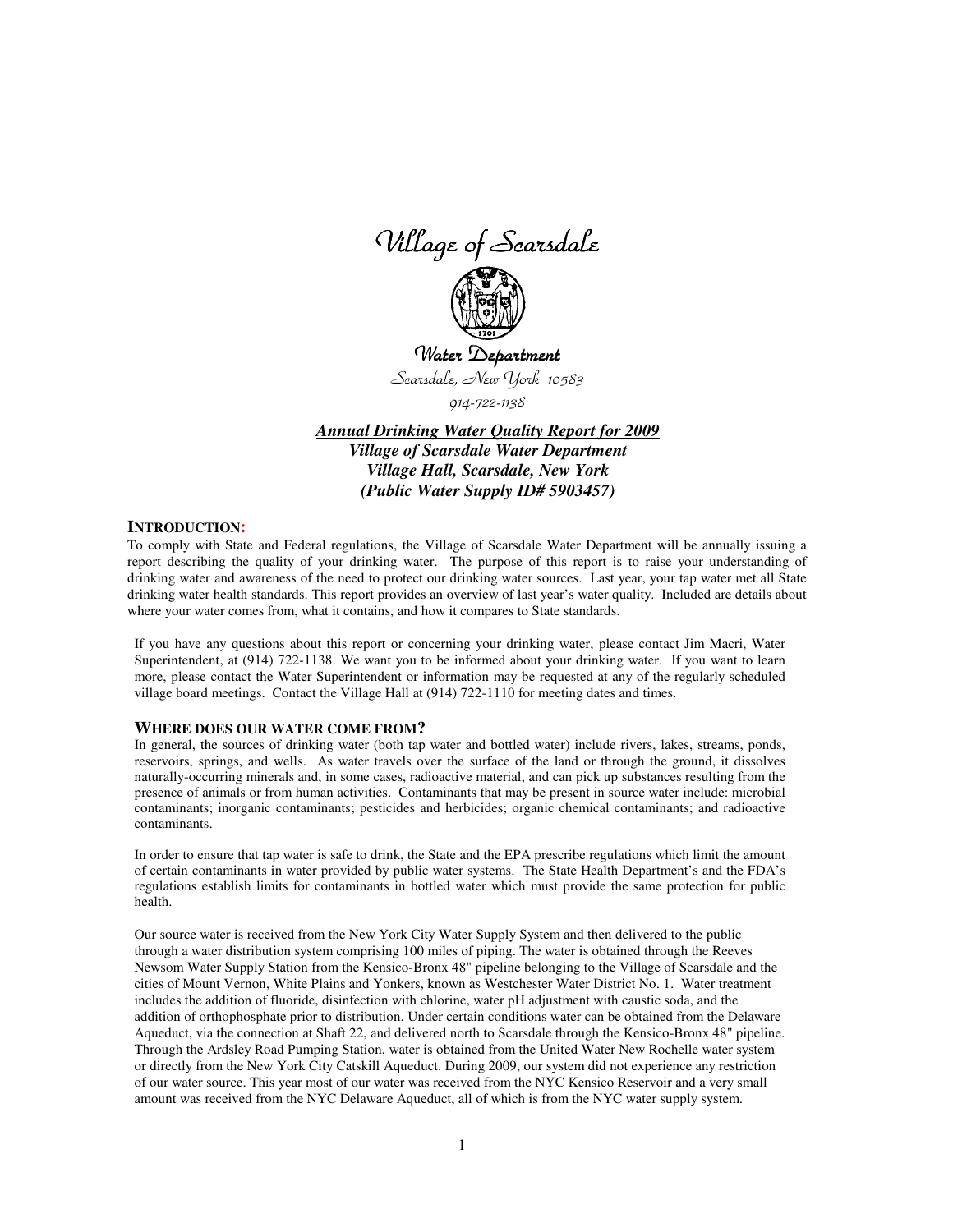The NYS DOH has evaluated the susceptibility of water supplies statewide to potential contamination under the Source Water Assessment Program (SWAP), and their findings are summarized in the paragraphs below. It is important to stress that these assessments were created using available information and only estimate the potential for source water contamination. Elevated susceptibility ratings do not mean that source water contamination has or will occur for this PWS. This PWS provides treatment and regular monitoring to ensure the water delivered to consumers meets all applicable standards.

Scarsdale obtains water from the New York City water supply system. Water either come from the Catskill/Delaware watersheds east of the Hudson River and/or from the Croton watershed in Putnam and Westchester counties. The New York City Department of Environmental Protection (DEP) implements a series of programs to evaluate and protect source water quality within these watersheds. Their efforts focus on three important program areas: the enforcement of strengthened Watershed Rules and Regulations; the acquisition and protection of watershed lands; and implementation partnership programs that target specific sources of pollution in the watersheds.

Due to these intensive efforts, the SWAP methodologies applied to the rest of the state were not applied for this PWS. Additional information on the water quality and protection efforts in these New York City watersheds can be found at NYCDEP's web site www.nyc.gov/dep/watershed.

Specifically, Scarsdale obtains its water from the Catskill/Delaware watersheds east of the Hudson. The reservoirs in this mountainous rural area are relatively deep with little development along their shorelines. The main water quality concerns associated with land cover is agriculture, which can contribute microbial contaminants, pesticides, and algae producing nutrients. There are also some potential contamination concerns associated with residential lands and associated wastewater discharges. However, advanced treatments which reduce contaminants are in place for most of these discharges. There are also a number of other discrete facilities, such as landfills, chemical bulk storages, etc. that have the potential to impact local water quality, but large significant water quality problems associated with these facilities are unlikely due to the size of the watershed and surveillance and management practices.

### **FACTS AND FIGURES:**

The Scarsdale Water System is owned and operated by the Village of Scarsdale. Water Service is provided to the Village of Scarsdale, Eastchester Water District No. 1 and some homes in Mamaroneck, New Rochelle and Greenburgh. Our water system serves an estimated population of 20,883 through 5,800 service connections. The total water delivered in 2009 was 0.997 billion gallons. The daily average of water treated and pumped into the distribution system was 2.727 million gallons per day. Our highest single day was 5.050 million gallons. The amount of water delivered to customers, (metered), was 0.882 billion gallons. This leaves the total for unbilled water, (formerly known as unaccounted for water) at 115 million gallons, (11.5 % of the total amount delivered). Unbilled water is a result of many factors. Losses arise from ruptured water mains, hydrants struck by automobiles, service line leaks, fire protection and training, testing of water meters, use of unmetered water for construction purposes and the unmetered water used for flushing water mains. In 2009 water customers were charged \$1.65 per 100 cu ft, (or \$2.21 per 1,000 gallons), for water used up to 5,000 cu ft per quarter and \$5.60 per 100 cu ft, (or \$7.49 per 1,000 gallons), for water used above 5,000 cu ft per quarter. The annual average water charge per user was \$547.

#### **ARE THERE CONTAMINANTS IN OUR DRINKING WATER?**

As the State regulations require, we routinely test your drinking water for numerous contaminants. These contaminants include: total coliform, turbidity, inorganic compounds, nitrate, nitrite, lead and copper, volatile organic compounds, total trihalomethanes, haloacetic acids, and synthetic organic compounds. Some of the compounds we analyzed for were detected in your drinking water; however, these contaminants were detected below the level allowed by the State. The table presented below depicts which compounds were detected in your drinking water. The State allows us to test for some contaminants less than once per year because the concentrations of these contaminants do not change frequently. Some of our data, though representative, are more than one year old. A supplement to this report has been prepared and will be printed in the Scarsdale Inquirer in May 2010. A copy can be obtained by contacting the Water Department.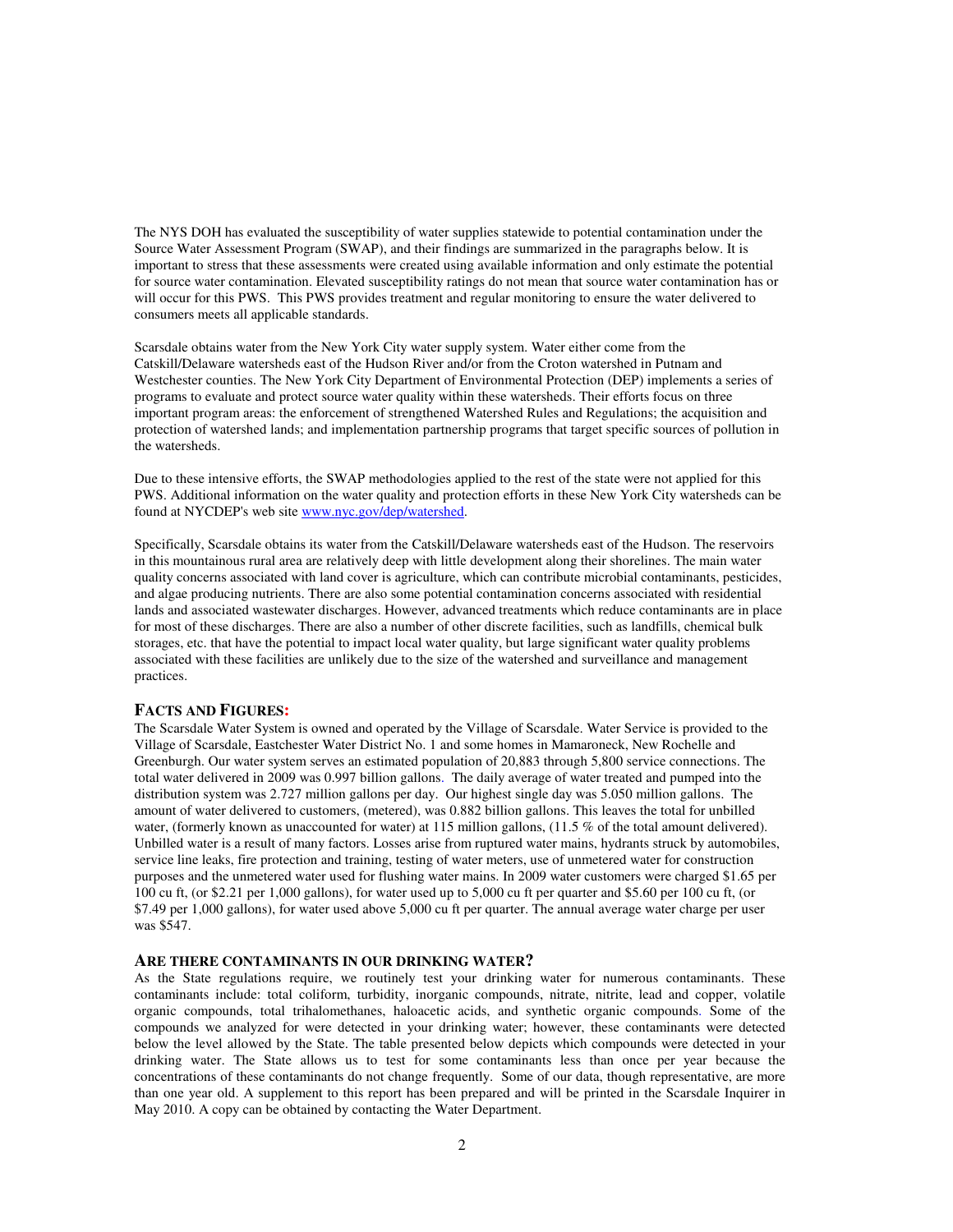It should be noted that all drinking water, including bottled drinking water, may be reasonably expected to contain at least small amounts of some contaminants. The presence of contaminants does not necessarily indicate that water poses a health risk. More information about contaminants and potential health effects can be obtained by calling the EPA's Safe Drinking Water Hotline (800-426-4791) or the Westchester County Health Department at (914) 813-5000.

## **Table of Detected Contaminants:**

|                                                                                                    |                |                                  | Level     |                 |                  |                         |                                                                  |
|----------------------------------------------------------------------------------------------------|----------------|----------------------------------|-----------|-----------------|------------------|-------------------------|------------------------------------------------------------------|
|                                                                                                    |                |                                  | Detected  | Unit            |                  |                         |                                                                  |
|                                                                                                    | Violation      | Date of                          | (Average) | Measure-        |                  | <b>Regulatory Limit</b> | Likely Source of                                                 |
| Contaminant                                                                                        | Yes/No         | Sample                           | (Range)   | ment            | <b>MCLG</b>      | (MCL, TT or AL)         | Contamination                                                    |
| Inorganic Chemical Contaminants (Distribution System):                                             |                |                                  |           |                 |                  |                         |                                                                  |
| Alkalinity as CaCO3                                                                                | N <sub>o</sub> | 01/14/09                         | 15.6      | $\frac{u}{g}$   | N/A              | N/A                     | Erosion of natural deposits                                      |
| Aluminum                                                                                           | N <sub>o</sub> | 01/14/09                         | 23.3      | $\lg/1$         | N/A              | N/A                     | Erosion of natural deposits                                      |
| Barium                                                                                             | N <sub>o</sub> | 01/14/09                         | 16.0      | $\frac{1}{2}$   | 2000             | 2000                    | Erosion of natural deposits                                      |
| Calcium as CaCO3                                                                                   | No             | 01/14/09                         | 15        | mg/l            | N/A              | N/A                     | Erosion of natural deposits                                      |
| Calcium                                                                                            | N <sub>o</sub> | 01/14/09                         | 6.2       | mg/l            | N/A              | N/A                     | Erosion of natural deposits                                      |
| Chloride                                                                                           | N <sub>o</sub> | 01/14/09                         | 12.3      | mg/l            | N/A              | 250                     | Erosion of natural deposits                                      |
| Copper                                                                                             | No             | 01/14/09                         | 23.9      | ug/l            | 1300             | 1300                    | Erosion of natural deposits &<br>corrosion of household plumbing |
| Fluoride                                                                                           | No             | Daily                            | 0.97      | mg/l            | N/A              | 2.2                     | Water Additive which<br>Promotes strong teeth                    |
| Hardness                                                                                           | N <sub>o</sub> | 01/14/09                         | 22        | mg/l            | N/A              | N/A                     | Erosion of natural deposits                                      |
| Iron                                                                                               | No             | 01/14/09                         | 23.4      | ug/l            | N/A              | 300                     | Erosion of natural deposits                                      |
| Manganese                                                                                          | No             | 01/14/09                         | 17.0      | $\frac{u g}{l}$ | N/A              | 300                     | Erosion of natural deposits                                      |
| Nitrate                                                                                            | N <sub>o</sub> | 01/14/09                         | 0.182     | mg/l            | 10               | 10                      | Runoff from fertilizer use                                       |
| Orthophosphates                                                                                    | No             | 01/14/09                         | 0.567     | mg/l            | N/A              | N/A                     | Water Additive which<br>reduces water corrosivity                |
| pH                                                                                                 | N <sub>o</sub> | Daily                            | 7.1       | Units           | N/A              | N/A                     |                                                                  |
| Sodium (5)                                                                                         | N <sub>o</sub> | 01/14/09                         | 8.99      | mg/l            | See note 5       | 20                      | Erosion of natural deposits                                      |
| Total Dissolved Solids No                                                                          |                | 01/14/09                         | 47.2      | mg/l            | N/A              | N/A                     | Metals & salts naturally<br>occurring in the soil                |
| Turbidity (1)                                                                                      | N <sub>0</sub> | 01/14/09                         | 0.63      | <b>NTU</b>      | N/A              | 5                       | Soil erosion & stream<br>sediments                               |
| Zinc                                                                                               | N <sub>o</sub> | 01/14/09                         | 5.7       | ug/l            | N/A              | 5000                    | Naturally occurring                                              |
| Lead & Copper Contaminant - System Wide Sampling – (every three years in the Distribution System): |                |                                  |           |                 |                  |                         |                                                                  |
| Lead $(3)$                                                                                         | No             | June & July 2009                 | 7.3       | $\frac{u g}{l}$ | $\boldsymbol{0}$ | 15                      | Erosion of natural deposits &<br>corrosion of household plumbing |
| Copper $(2)$                                                                                       | No             | June & July 2009                 | 359       | $\frac{u}{g}$   | 1300             | 1300                    | Erosion of natural deposits &<br>corrosion of household plumbing |
| Organic Chemical Contaminants (Distribution System):                                               |                |                                  |           |                 |                  |                         |                                                                  |
| Total Trihalomethanes - Quarterly & Stage 1 & 2 DBP Sampling (4)                                   |                |                                  |           |                 |                  |                         |                                                                  |
|                                                                                                    |                | No Jan, April, July, Oct<br>2009 | 36.0      | $u\text{g}/l$   | N/A              | 80                      | By-product of chlorination                                       |
| Haloacetic Acids – Quarterly & Stage 1 & 2 DBP Sampling (4)                                        |                |                                  |           |                 |                  |                         |                                                                  |
|                                                                                                    |                | No Jan, April, July, Oct<br>2009 | 32.0      | $\frac{1}{2}$   | N/A              | 60                      | By-product of chlorination                                       |

# **Notes:**

1 – Turbidity is a measure of the cloudiness of the water. We test it because it is a good indicator of water quality. High turbidity can hinder the effectiveness of disinfectants. Our highest single turbidity measurement in the distribution system for the year occurred on 03/12/09, (0.94 NTU). State regulations require that turbidity must always be below 5 NTU.

2 – The level presented represents the 90<sup>th</sup> percentile of the 30 sites tested. A percentile is a value on a scale of 100 that indicates the percent of a distribution that is equal to or below it. The  $90<sup>th</sup>$  percentile is equal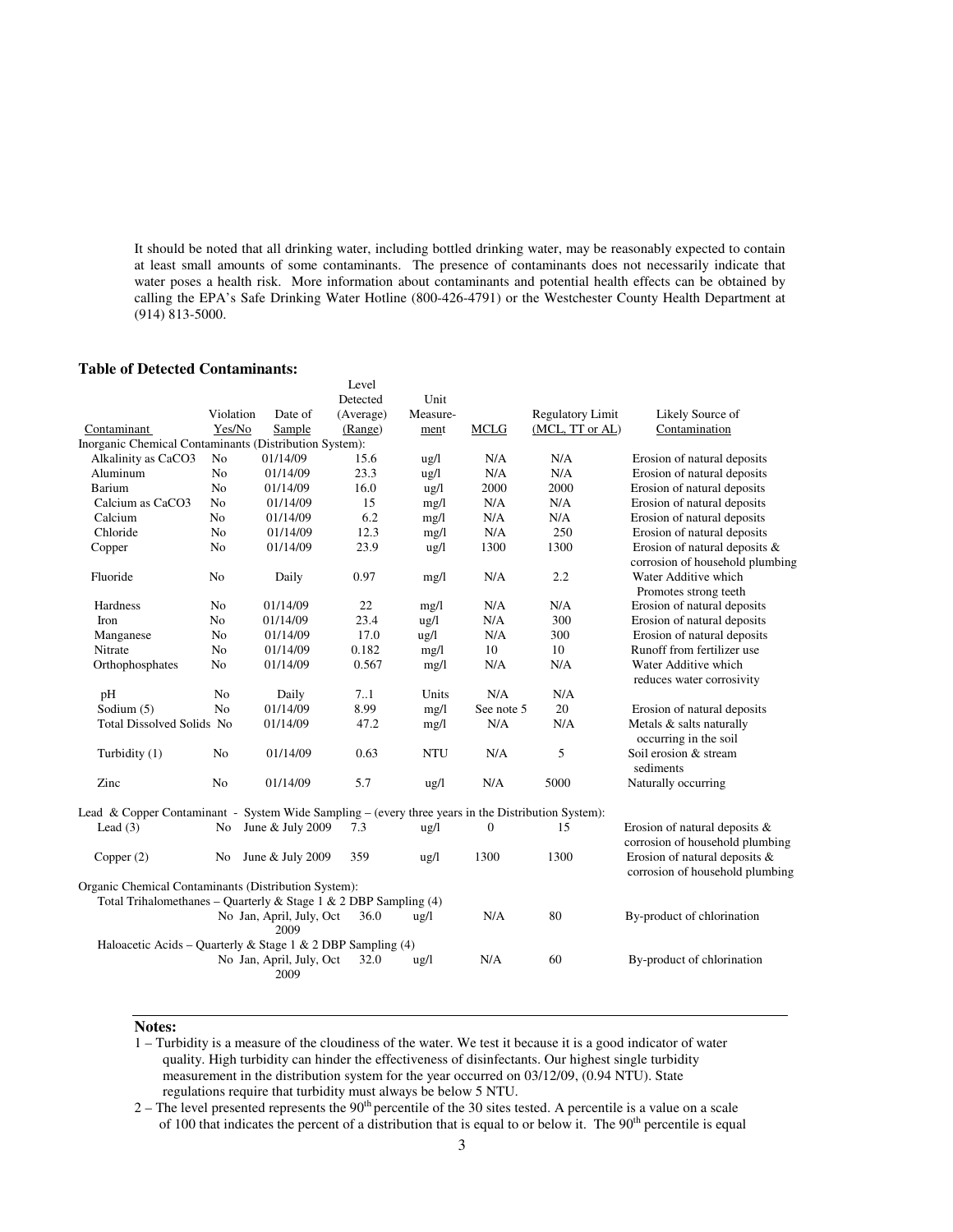to or greater than 90% of the copper values detected at your water system. In this case, thirty samples were collected at your water system and the 90<sup>th</sup> percentile value was the 27th value which was 0.359 mg/l. The action level for copper was not exceeded at any of the sites tested. The highest copper value was 0.846 mg/l.

- $3 -$  The level presented represents the  $90<sup>th</sup>$  percentile of the 30 sites tested. A percentile is a value on a scale of 100 that indicates the percent of a distribution that is equal to or below it. The  $90<sup>th</sup>$  percentile is equal to or greater than 90% of the lead values detected at your water system. In this case, thirty samples were collected at your water system and the 90<sup>th</sup> percentile value was the 27th value which was 7.3 ug/l. The action level for lead was not exceeded at any of the sites tested. The highest lead value was 13.2 ug/l.
- 4 This level represents the average of 16 samples taken during the year. Highest level was 60.0 ug/l for Trihalomethanes and 48.0 ug/l for Haloacetic Acids.
- 5 Water containing more than 20 mg/l of sodium should not be used for drinking by people on severely restricted diets. Water containing more that 270 mg/l of sodium should not be used for drinking by people on moderately restricted sodium diets.

## **Definitions:**

*Maximum Contaminant Level*(MCL): The highest level of a contaminant that is allowed in drinking water. MCLs are set as close to the MCLGs as feasible.

*Maximum Contaminant Level Goal* (MCLG): The level of a contaminant in drinking water below which there is no known or expected risk to health. MCLGs allow for a margin of safety.

*Maximum Residual Disinfectant Level* (MRDL): The highest level of a disinfectant allowed in drinking water. There is convincing evidence that addition of a disinfectant is necessary for control of microbial contaminants. *Maximum Residual Disinfectant Level Goal* (MRDLG): The level of a drinking water disinfectant below which there is no known or expected risk to health. MRDLGs do not reflect the benefits of the use of disinfectants to control microbial contamination.

Action Level (AL): The concentration of a contaminant which, if exceeded, triggers treatment or other requirements which a water system must follow.

*Treatment Technique* (TT): A required process intended to reduce the level of a contaminant in drinking water. *Non-Detects* (ND): Laboratory analysis indicates that the constituent is not present.

*Nephelometric Turbidity Unit* (NTU): A measure of the clarity of water. Turbidity in excess of 5 NTU is just noticeable to the average person.

*Milligrams per liter* (mg/l): Corresponds to one part of liquid in one million parts of liquid (parts per million ppm).

*Micrograms per liter* (ug/l): Corresponds to one part of liquid in one billion parts of liquid (parts per billion - ppb). *Nanograms per liter* (ng/l): Corresponds to one part of liquid to one trillion parts of liquid (parts per trillion - ppt). *Picograms per liter (pg/l)*: Corresponds to one part per of liquid to one quadrillion parts of liquid (parts per quadrillion – ppq).

*Million Fibers per Liter* (MFL): A measure of the presence of asbestos fibers that are longer than 10 micrometers. *LT*: Less Than

According to State regulations, we are required to routinely monitor drinking water for various contaminants. Drinking water is tested for inorganic and organic contaminants, trihalomethanes, and coliform bacteria. Contaminants detected are included in the Table of Detected Contaminants. Contaminants we analyzed for but did not detect were:

E.coli bacteria, Arsenic, Chromium, Mercury, Selenium, Antimony, Sulfate, Beryllium, Cyanide, Nickel, Apparent Color, Thallium, Nitrite, Vanadium, Silver, Cobalt, Boron, Molybdenum, Lead, Bromoform, Dibromochloromethane, Vinyl Chloride, Benzene, Bromobenzene, Bromochloromethane, Bromomethane, N-

butylbenzene, Sec-butylbenzene, Tert-butylbenzene, Carbon tetrachloride, Chlorobenzene, Chloroethane,

Chloromethane, 2-chlorotoluene, 4-chlorotoluene, Dibromomethane, 1,2-dichlorobenzene, 1,3-dichlorobenzene,

1,4-dichlorobenzene, dichlorodifluoromethane, 1,1-dichloroethane, 1,2-dichloroethane, 1,1-dichloroethene, Cis-1,2-dichloroethene, Trans-1,2-dichloroethene, 1,2-dichloropropane, 1,3-dichloropropane, 2,2-dichloropropane, 1,1-

dichloropropene, Cis-1,3-dichloropropene, Trans-1,3-dichloropropene, Ethylbenzene, Hexachlorobutadiene,

Isopropylbenzene, P-isopropyltoluene, Methylene chloride, N-propylbenzene, Styrene, 1,1,1,2-tetrachloroethane,

1,1,2,2-tetrachloroethane, Tetrachloroethene, Toluene, 1,2,3-trichlorobenzene, 1,2,4-trichlorobenzene, 1,1,1 trichloroethane, 1,1,2-trichloroethane, Trichloroethene, Trichlorofluoromethane, 1,2,3-trichloropropane, 1,2,4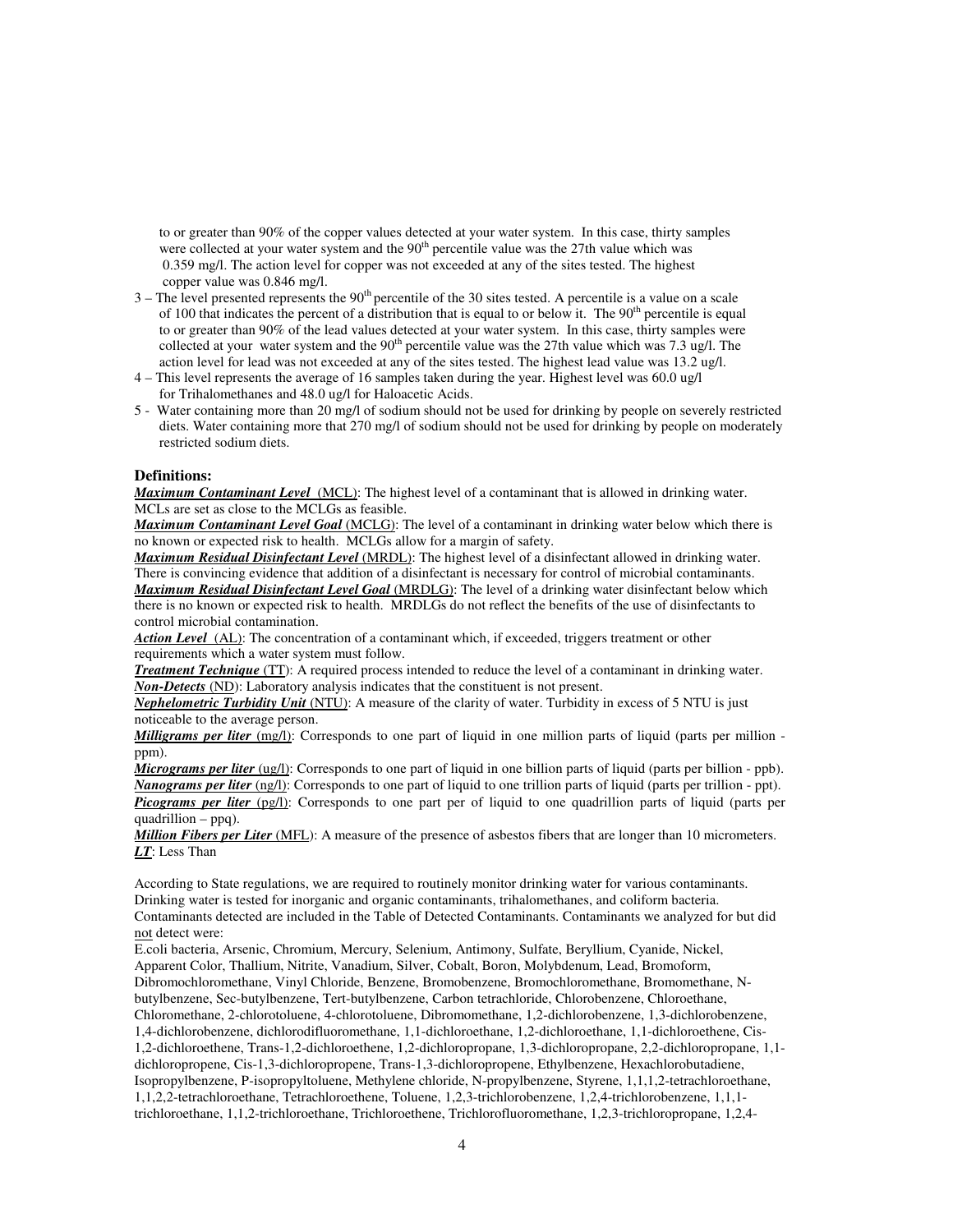trimethylbenzene, 1,3,5-trimethylbenzene, P & M-xylene, O-xylene, 2-butanone (MEK), Naphthalene, Methyl T-Butyl Ether, 4-Methyl-2-pentanone, 1,2-Dibromoethane, 1,2-Dibromo-3-Chlorpropane, Alachlor, Atrazine, Simazine, Hexachlorobenzene, Hexachlorocyclopentadiene, Benzo(A)pyrene, bis(2-Ethylhexyl)adipate, bis(2- Ethylhexyl)phthalate, Aldicarb Sulfoxide, Aldicarb Sulfone, Oxamyl, Methomyl, 3-Hydroxycarbofuran, Aldicarb, Carbofuran, Carbaryl, Glyphosate, Diquat, 2,4-D, 2,4,5-T, Silvex, Dalapon, Dicamba, Dinoseb, Pentachlorophenol, Picloram, Dioxin, Endothall, Butachlor, Metolachlor, Metribuzin, 2,3,7,8-TCDD (Dioxin), DCPA di-mono-acids, 2,4-Dinitrotoluene, 2,6-Dinitrotoluene, Acetochlor, EPTC, Molinate, Terbacil, MTBE, perchlorate, 4,4-DDE, Aldrin, Chlordane, Dieldrin, Endrin, Heptachlor, Heptachlor Epoxide, Lindane, Methoxychlor, PCB's, Propachlor, Toxaphene, Ethylene glycol, Propylene glycol

#### **WHAT DOES THIS INFORMATION MEAN?**

As you can see by the table, our system had no violations. We have learned through our testing that some contaminants have been detected; however, these contaminants were detected below the level allowed by the State.

If present, elevated levels of lead can cause serious health problems, especially for pregnant women, infants, and young children. It is possible that lead levels at your home may be higher than at other homes in the community as a result of materials used in your home's plumbing. The Village of Scarsdale is responsible for providing high quality drinking water, but cannot control the variety of materials used in plumbing components. When your water has been sitting for several hours, you can minimize the potential for lead exposure by flushing your tap for 30 seconds to 2 minutes before using water for drinking or cooking. If you are concerned about lead in your water, you may wish to have your water tested. Information on lead in drinking water, testing methods, and steps you can take to minimize exposure is available from the Safe Drinking Water Hotline (1-800-426-4791) or at http://www.epa.gov/safewater/lead.

#### **IS OUR WATER SYSTEM MEETING OTHER RULES THAT GOVERN OPERATIONS?**

During 2009, our system was in compliance with all applicable State drinking water requirements.

### **Variances and Exemptions:**

In accordance with the Federal Safe Drinking Water Act of 1986 and New York State requirements regarding the quality of potable water, we submitted a request for filtration avoidance of our raw water sources for both the Reeves Newsom Water Supply Station and the Ardsley Road Pumping Station. We received a variance from the New York State Department of Health in December 1991. This variance is still in effect.

The Village of Scarsdale was granted a Biofilm Variance from the New York State Department of Health on August 29, 1994. The variance recognizes that the maximum contaminant level cannot be used to determine the public health significance of coliform bacteria being detected in the distribution system when biofilms, and not contaminated water, is in the system.

#### **INFORMATION ON CRYPTOSPORIDIUM:**

Cryptosporidium is a microbial pathogen found in surface water and groundwater under the influence of surface water. Although filtration removes Cryptosporidium, the most commonly-used filtration methods cannot guarantee 100 percent removal. Current test methods do not allow us to determine if the organisms are dead or if they are capable of causing disease. During 2009, as part of routine sampling, NYC collected 104 samples from their source water at Kensico Reservoir and analyzed them for Cryptosporidium oocysts. Of these samples 5 were confirmed positive. Therefore, the testing indicates the presence of Cryptosporidium in our source water. Ingestion of Cryptosporidium may cause cryptosporidiosis, a gastrointestinal infection. Symptoms of infection include nausea, diarrhea, and abdominal cramps. Most healthy individuals can overcome disease within a few weeks. However, immuno-compromised people are at greater risk of developing life-threatening illness. We encourage immunocompromised individuals to consult their health care provider regarding appropriate precautions to take to avoid infection. Cryptosporidium must be ingested to cause disease, and it may be spread through means other than drinking water.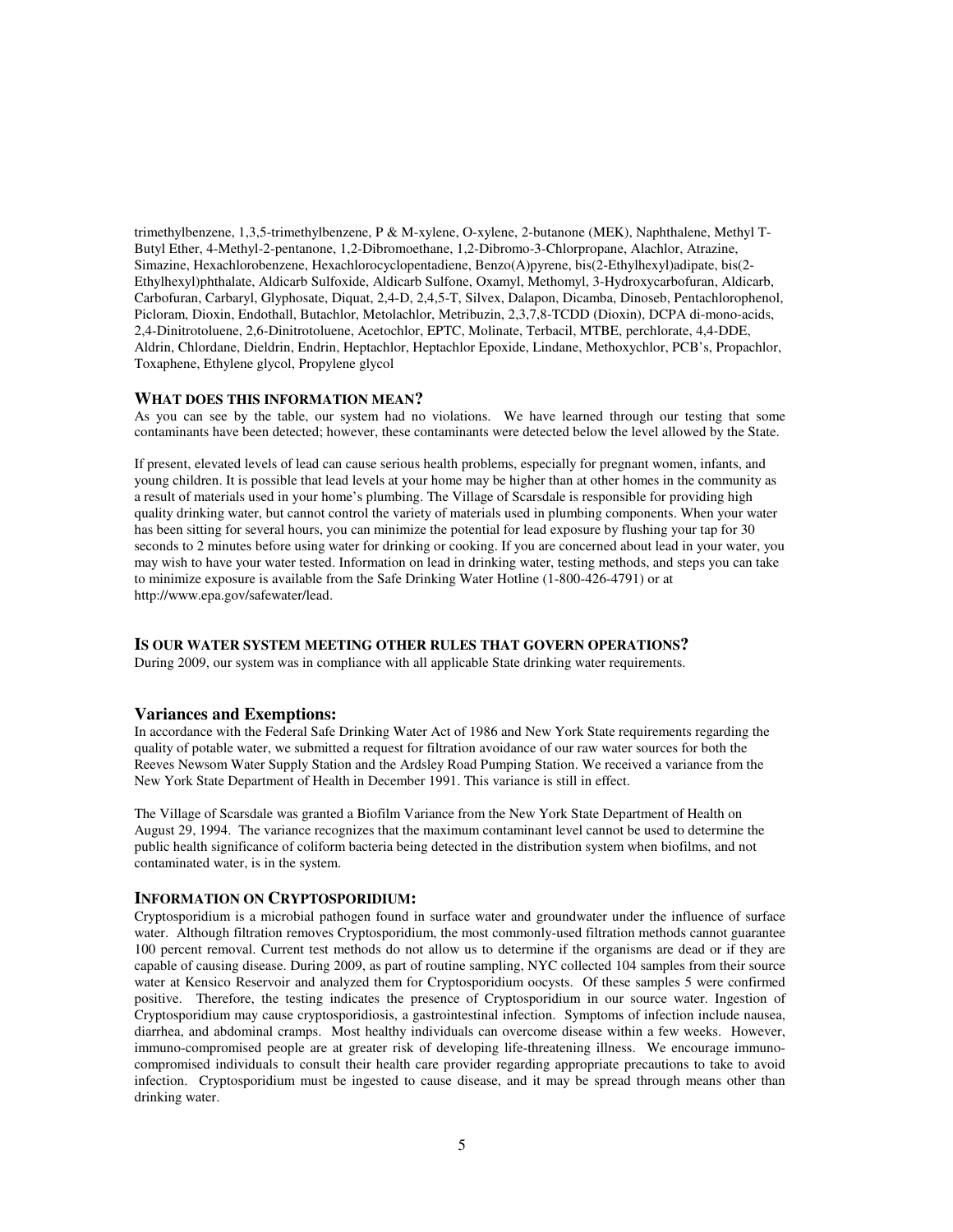## **INFORMATION ON GIARDIA:**

Giardia is a microbial pathogen present in varying concentrations in many surface waters and groundwater under the influence of surface water. Giardia is removed/inactivated through a combination of filtration and disinfection or by disinfection. During 2009, as part of routine sampling, NYC collected 104 samples from their source water at Kensico Reservoir and analyzed them for Giardia cysts. Of these samples 82 were confirmed positive. Therefore, the testing indicates the presence of Giardia in our source water. The source water is disinfected prior to reaching our distribution system so to remove/inactivate the Giardia cyst. Current test methods do not allow us to determine if the organisms are dead or if they are capable of causing disease. Ingestion of Giardia may cause giardiasis, an intestinal illness. People exposed to Giardia may experience mild or severe diarrhea, or in some instances no symptoms at all. Fever is rarely present. Occasionally, some individuals will have chronic diarrhea over several weeks or a month, with significant weight loss. Giardiasis can be treated with anti-parasitic medication. Individuals with weakened immune systems should consult with their health care providers about what steps would best reduce their risks of becoming infected with Giardiasis. Individuals who think that they may have been exposed to Giardiasis should contact their health care providers immediately. The Giardia parasite is passed in the feces of an infected person or animal and may contaminate water or food. Person to person transmission may also occur in day care centers or other settings where handwashing practices are poor.

## **DO I NEED TO TAKE SPECIAL PRECAUTIONS?**

Some people may be more vulnerable to disease causing microorganisms or pathogens in drinking water than the general population. Immuno-compromised persons such as persons with cancer undergoing chemotherapy, persons who have undergone organ transplants, people with HIV/AIDS or other immune system disorders, some elderly, and infants can be particularly at risk from infections. These people should seek advice from their health care provider about their drinking water. EPA/CDC guidelines on appropriate means to lessen the risk of infection by Cryptosporidium, Giardia and other microbial pathogens are available from the Safe Drinking Water Hotline (800- 426-4791).

## **INFORMATION ON FLUORIDE ADDITION:**

Our system is one of the many drinking water systems in New York State that provides drinking water with a controlled, low level of fluoride for consumer dental health protection. Fluoride is added to your water by the Village of Scarsdale. According to the United States Centers for Disease Control, fluoride is very effective in preventing cavities when present in drinking water at an optimal range from 0.8 to 1.2 mg/l (parts per million). To ensure that the fluoride supplement in your water provides optimal dental protection, the State Department of Health requires that the Village of Scarsdale monitor fluoride levels on a daily basis. During 2009 monitoring showed fluoride levels in your water were in the optimal range 100% of the time. None of the monitoring results showed fluoride at levels that approach the 2.2 mg/l MCL for fluoride.

## **WHY SAVE WATER AND HOW TO AVOID WASTING IT?**

Although our system has an adequate amount of water to meet present and future demands, there are a number of reasons why it is important to conserve water:

- Saving water saves energy and some of the costs associated with both of these necessities of life;
- Saving water reduces the cost of energy required to pump water and the need to construct costly new wells, pumping systems and water towers; and
- Saving water lessens the strain on the water system during a dry spell or drought, helping to avoid severe water use restrictions so that essential fire fighting needs are met.
- --------------------------------------------------------------------------

You can play a role in conserving water by becoming conscious of the amount of water your household is using, and by looking for ways to use less whenever you can. It is not hard to conserve water. Conservation tips include:

- Automatic dishwashers use 15 gallons for every cycle, regardless of how many dishes are loaded. So get a run for your money and load it to capacity.
- Turn off the tap when brushing your teeth.
- Check every faucet in your home for leaks. Just a slow drip can waste 15 to 20 gallons a day. Fix it up and you can save almost 6,000 gallons per year.
- Check your toilets for leaks by putting a few drops of food coloring in the tank, watch for a few minutes to